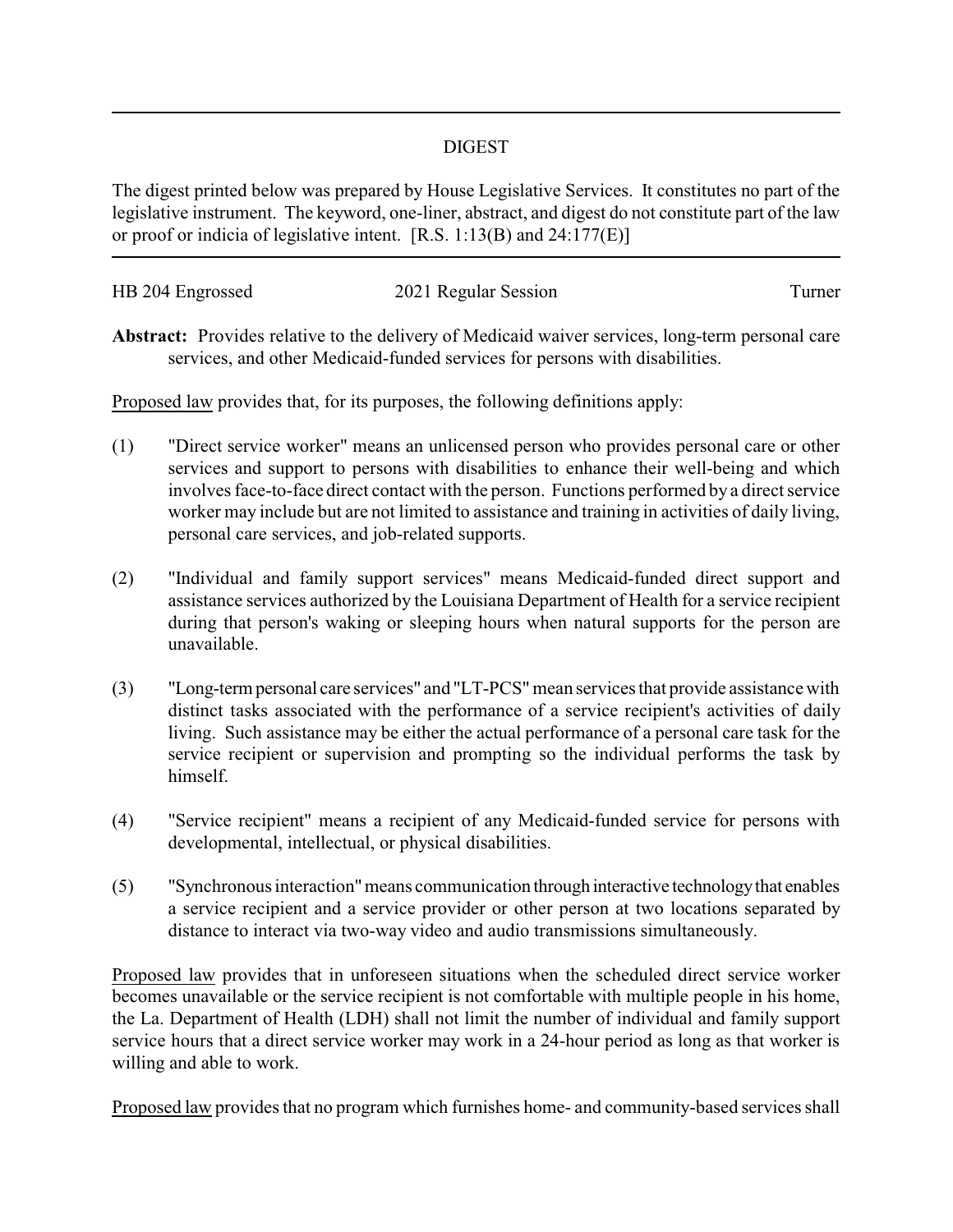prohibit a family member from being a direct service worker for the service recipient in order to qualify for payment through the waiver or LT-PCS program.

Proposed law stipulates that a paid family caregiver who lives in the same setting as a service recipient may provide no more than 40 hours of Medicaid-funded services to the recipient in a work week. Provides that after 40 hours have been provided in a work week, the caregiver may deliver additional units of Medicaid-funded services in that work week only in one or both of the following circumstances:

- (1) When authorized by the service recipient's support coordinator.
- (2) Due to an emergency.

Proposed law requires that service recipients and their direct service workers take all measures necessary to achieve compliance with the 40-hour limit established by proposed law.

Proposed law stipulates that each service recipient's hours shall be based on the recipient's current approved plan of care. Requires that any request for additional hours must have the approval of the designated LDH authority and shall include written relevant assessments and documented justification.

Proposed law provides that in instances in which a direct service worker lives in the same setting as the service recipient, LDH shall require documentation of services rendered and verification of such documentation.

Proposed law provides that each Medicaid waiver and LT-PCS program which requires quarterly visits to a service recipient's home shall, upon request of the service recipient, allow for such visits to be conducted remotely through any means of synchronous interaction, including virtual contact, approved by LDH.

Proposed law authorizes delivery by synchronous interaction of all of the following services provided in a home setting through any Medicaid waiver or LT-PCS program:

- (1) Case management and support coordination.
- (2) Monthly monitoring.
- (3) Supervised independent living visits.
- (4) Monitored in-home caregiving.
- (5) In-home habilitation.

Proposed law provides that LDH shall require a face-to-face visit after any two consecutive synchronous interactions and shall require documentation of services rendered, and verification of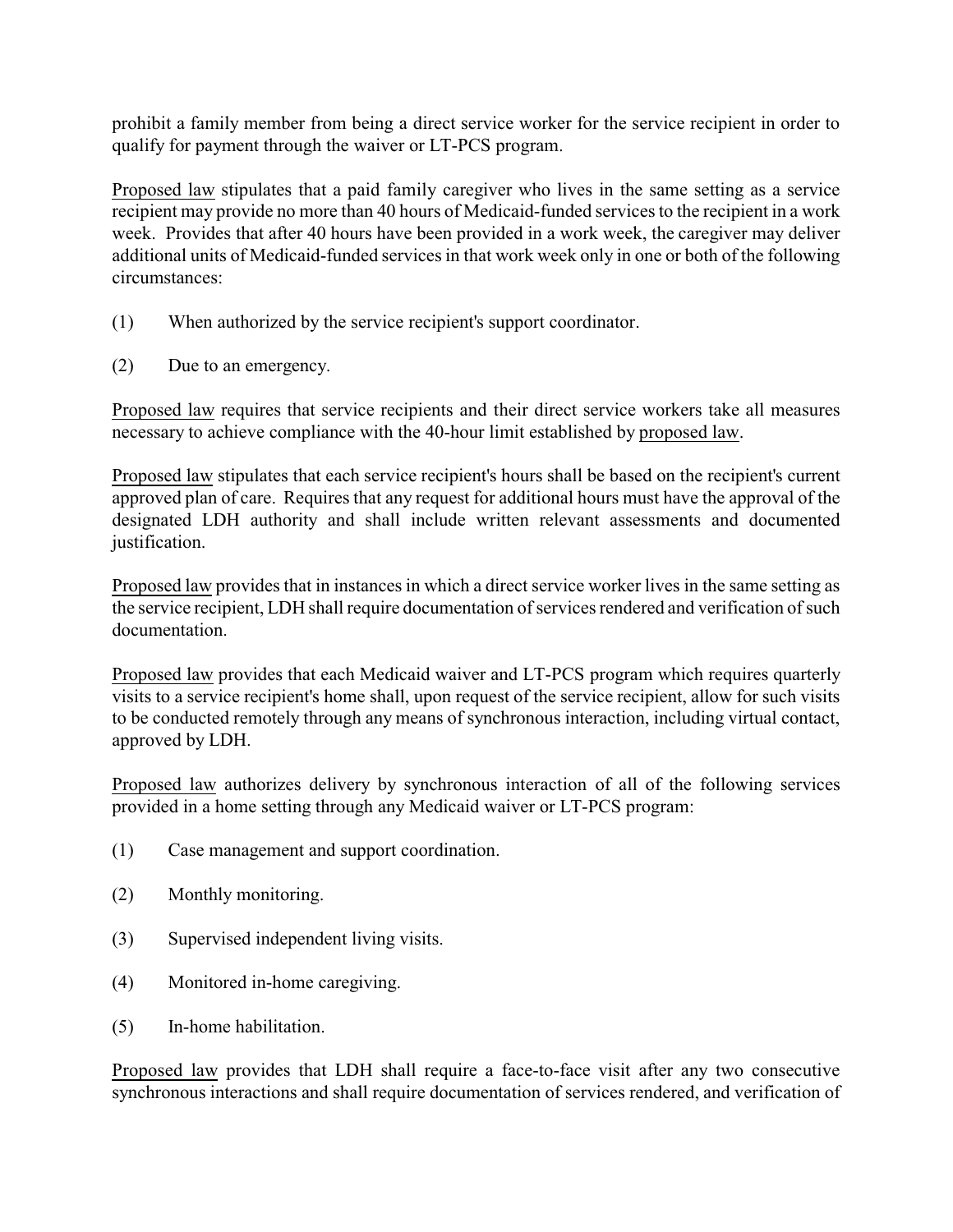such documentation, for services delivered through synchronous interaction as authorized in proposed law. Requires LDH to share with a service recipient's support coordination agency and provider agency documentation on synchronous interactions.

(Adds R.S. 40:1250.31-1250.35)

## Summary of Amendments Adopted by House

The Committee Amendments Proposed by House Committee on Health and Welfare to the original bill:

- 1. Delete proposed law prohibiting LDH from limiting the number of individual and family support service hours that a direct service worker may work in a 24-hour period. Add in lieu thereof proposed law providing that in unforeseen situations when the scheduled direct service worker becomes unavailable or the service recipient is not comfortable with multiple people in his home, LDH shall not limit the number of individual and family support service hours that a direct service worker may work in a 24-hour period as long as that worker is willing and able to work.
- 2. Delete proposed law stipulating that no Medicaid waiver or LT-PCS program which furnishes home- and community-based services shall require that a direct service worker live apart from the service recipient in order to qualify for payment through the waiver or LT-PCS program. Add in lieu thereof proposed law providing all of the following:
	- a. No program which furnishes home- and community-based services shall prohibit a family member from being a direct service worker for the service recipient in order to qualify for payment through the waiver or LT-PCS program.
	- b. A paid family caregiver who lives in the same setting as a service recipient may provide no more than 40 hours of Medicaid-funded services to the recipient in a work week. After 40 hours have been provided in a work week, the caregiver may provide additional units of Medicaid-funded services in that work week only in one or both of the following circumstances:
		- (i) When authorized by the service recipient's support coordinator.
		- (ii) Due to an emergency.
	- c. Service recipients and their direct service workers shall take all measures necessary to achieve compliance with the 40-hour limit established by proposed law.
- 3. Authorize the provision of certain support coordination services through synchronous interaction.